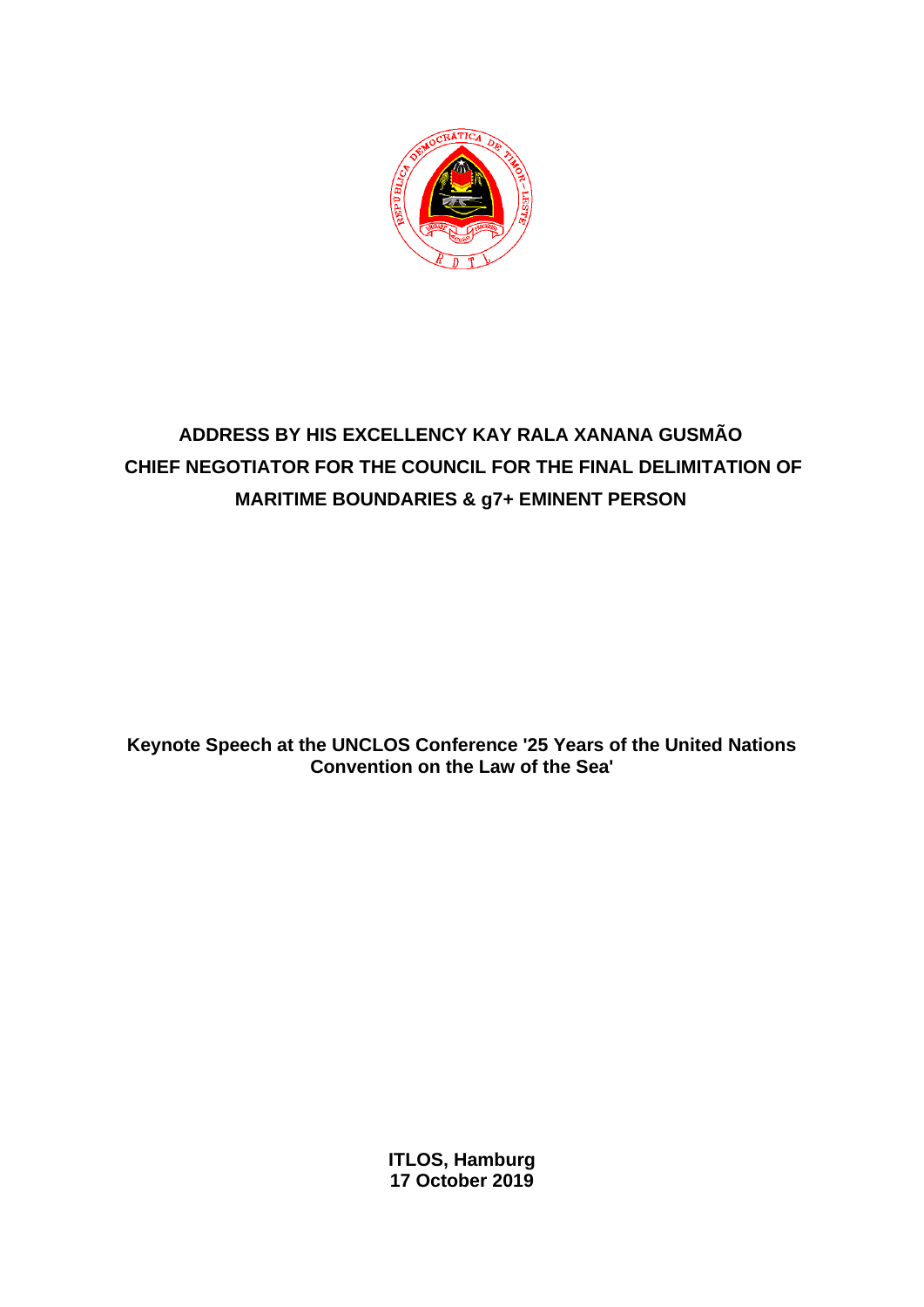Excellencies, Ladies and Gentlemen, friends

Good afternoon, and thank you to my friend Harold Koh for your generous introduction. Before I begin, I also want to thank Dean Feinstein and recognise that without the work of Indiana University, Hamburg University and the support of ITLOS, we would not be here today. It is a pleasure to be in Hamburg with you at the International Tribunal for the Law of Sea, the home of UNCLOS.

I want to acknowledge the esteemed attendees, including Jin-Hyun Paik, Chuck Hagel, Harold Koh and Rena Lee among others, who give this conference its real importance. I know that people have travelled so far to be here and you should be proud of your commitment to strengthening UNCLOS.

I also want to extend that acknowledgment to those others who could not be here, including the delegation from Vanuatu who have sent their Ambassador to represent them here.

So far today, we have already heard from some of the leading experts in the Law of the Sea about UNCLOS and dispute resolution, and we will hear from many more before the end of the conference.

When the Law of the Sea Convention was signed in 1982, the world could not have known just how important it would be in governing the international maritime order and how effectively it would help in conflict management. Now, 25 years since it came into effect, it is right for us to reflect on the success of UNCLOS.

Few would have imagined then that a Timorese guerrilla and freedom fighter of that era would stand before a gathering like this one to celebrate Timor-Leste as a triumph of the international system. There is no longer an occupation, no longer a war, but a proud democracy marching forward into the future.

When we restored our independence, it was a magnificent day  $-$  a triumph of the international system – a moment of vindication for many who invested hope in the rules-based system and international law. I particularly remember the words of Kofi Annan: "independence will not mean the end of the world's commitment to" Timor-Leste.

I am here not just to tell the story of a young country, a young democracy moving from fragility to resilience. A country that believes in the rule of law and the promise of the rules-based architecture, but I am here to say: we are not alone in the world.

Our success may inspire, but our challenges and our opportunities are what so many countries face – and at a time when the international system is being tested in fundamental ways.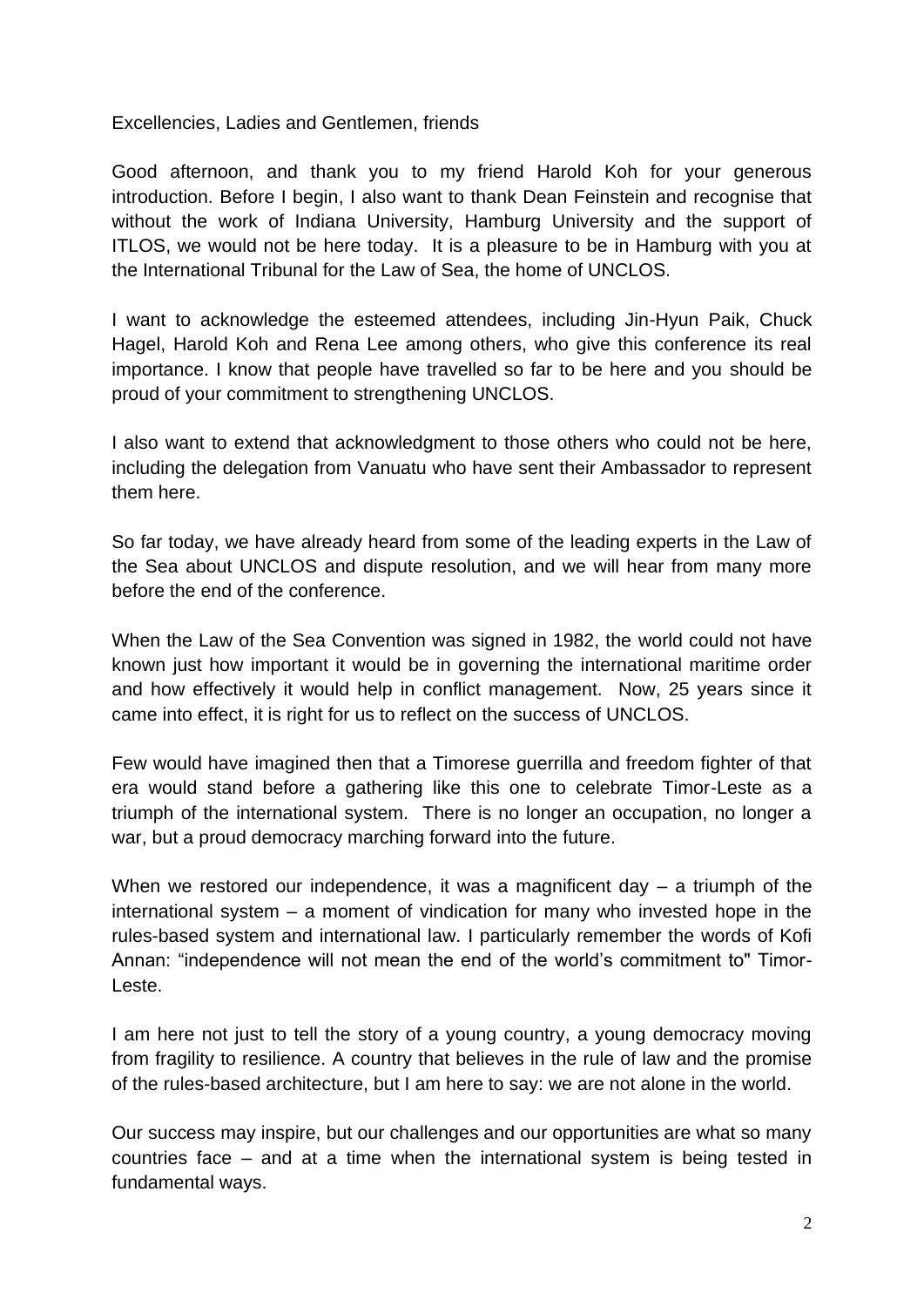So, let me share with you the good news and the bad news.

The good news is that Timor-Leste's story is one of hope. After the resistance, we restored independence as an independent nation but we weren't truly free because we did not have permanent maritime boundaries with either of our neighbours, Australia and Indonesia. We couldn't claim our seas and those resources which, under international law, belonged to us. We couldn't secure our own future.

As you know, this has recently changed, and that change shows what is possible through the international architecture.

After years of trying and failing, and trying and failing again just to even start a serious dialogue on maritime boundaries with Australia, in 2016 we turned to compulsory conciliation. In fact, I would like to point out we are so fortunate to have Judge Koroma, one of our esteemed Commissioners, here with us at this conference to provide his great insight into UNCLOS and our compulsory conciliation process.

The compulsory conciliation was the last resort we had - designed for countries like ours where a neighbour refuses to negotiate bilaterally but has also withdrawn from the binding dispute resolution mechanisms under UNCLOS.

The compulsory conciliation process had never been used before and came with no guarantees of success. But, the international system had delivered for us once before, and we were determined to try again, by trusting in the power of justice.

After 18 months, we managed to reach agreement with Australia and in March of 2018 we signed a Treaty at the headquarters of the United Nations witnessed by Secretary-General Guterres.

After a hard-fought struggle – a struggle of undeniable, political and economic significance for our country – we delimited our maritime boundary with Australia.

With the signing of the maritime boundary treaty, the rights and responsibilities of Timor-Leste and Australia concerning the resources and activities within our respective sovereign territories were finally clarified.

For Timor-Leste, establishing jurisdiction over our maritime territory was inextricably bound to our sovereignty and to our prospects for the future.

Our long path to independence, which has required much courage and sacrifice from our people, could only be complete if we could exert our rights over that which belongs to us and set our own path towards development.

It meant the difference over everything involving the blue economy – the economy of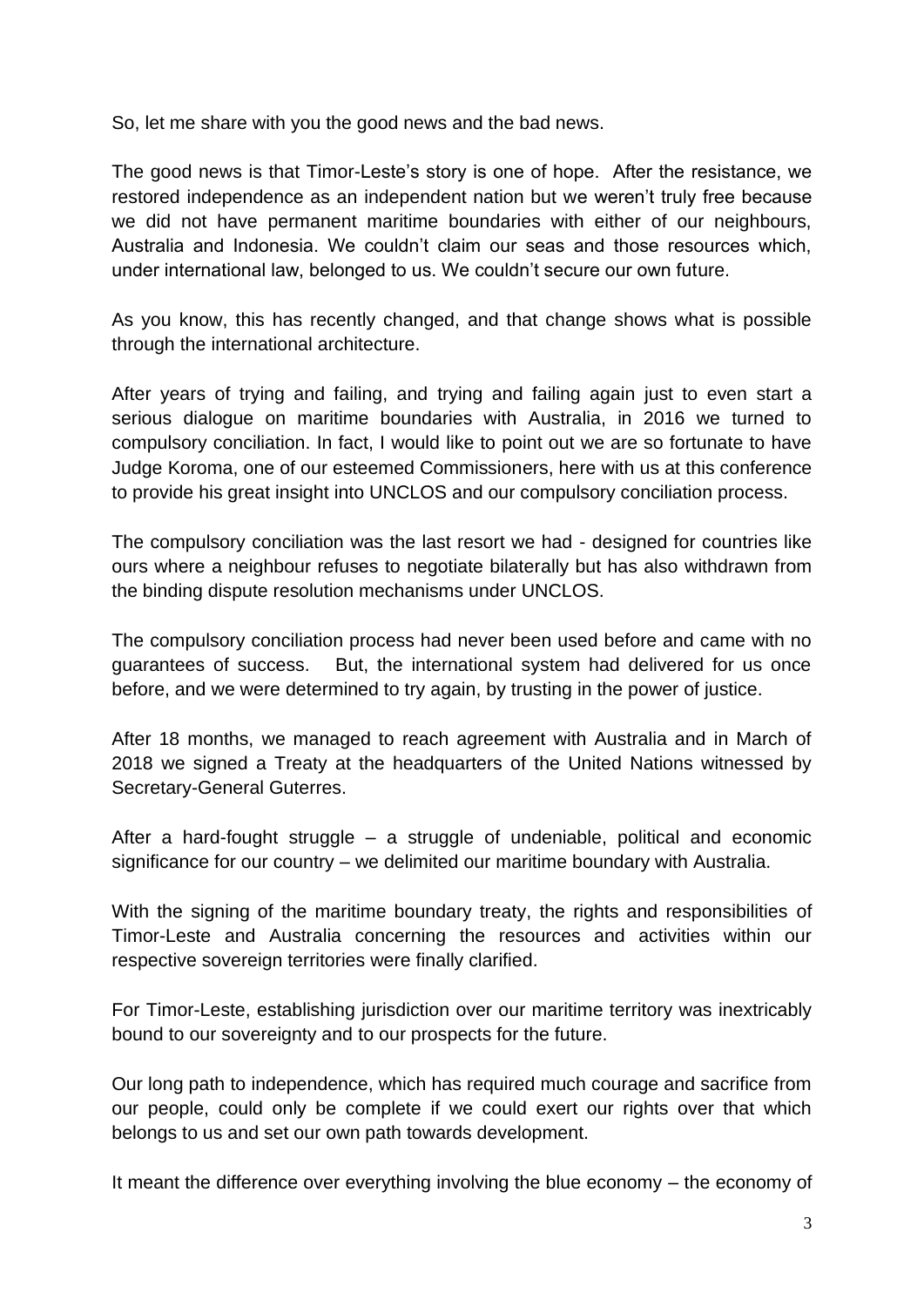the sea. Tourism is a good example - the warm waters of Timor-Leste house coral reefs considered to be among the most well preserved in the world. In fact, Conservation International recently stated the waters surrounding the island of Atauro have the greatest biodiversity concentration in the entire world.

But it's also fisheries, maritime transportation, as well as strategic development opportunities in energy and mineral resources.

We are now on a path to move forward in these areas.

That's the good news I bring you. That's the opportunity.

But here's the bad news – and here lies the challenge for all of us.

Today, in a world full of conflict – do you know how many situations like Timor Leste remain unresolved?

Let this statistic sink in: there are more than 400 unresolved, outstanding maritime boundary disputes in the world today.

A large number of these are in some of the world's most sensitive geo-political areas, including in our region of Asia. These disputes are a real threat to global peace and security.

We are all here because we have faith in the potential to create more success stories. UNCLOS provides a framework for the peaceful resolution of maritime boundary disputes, but developing countries do not always enjoy effective and actual access to those mechanisms.

While all nations may be equal before the law, not all nations have equal access to the international legal system. Under-developed or developing countries, small or fragile nations often lack the institutional capacity and expertise to effectively use the international legal system.

From our experience with Australia, we learned the challenges developing countries can face when coming up against a richer and more powerful neighbour, even when they pretend to be a friend.

So, I hope this panel and this conference will see our success story not as a reason to celebrate, but more as a reason to take action.

Through the example of what we accomplished with Australia, we have provided proof that the rules-based architecture can still help achieve fairness, equity and more essentially, sovereignty.